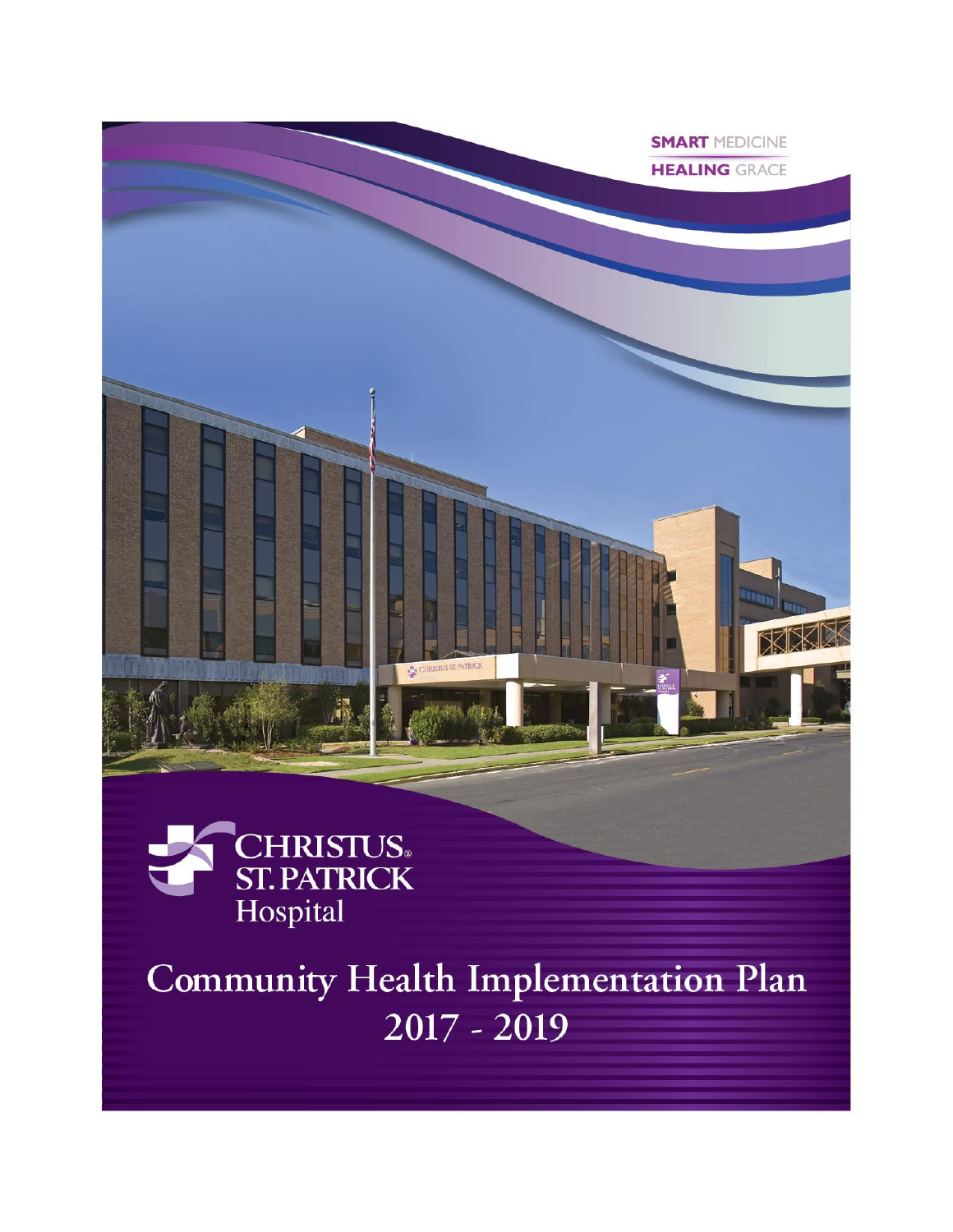# 2017-2019 Community Health Improvement Plan for CHRISTUS Health Southwestern Louisiana

#### **MISSION FOR IMPLEMENTATION**

CHRISTUS St. Patrick Hospital is a non-profit hospital located in Lake Charles, Louisiana and represents CHRISTUS Health Southwestern Louisiana. CHRISTUS Health Southwestern Louisiana is part of CHRISTUS Health, formed in 1999 to strengthen the Catholic faith-based health care ministries of the Congregations of the Sisters of Charity of the Incarnate Word of Houston and San Antonio that began in 1866. Founded on the mission "to extend the healing ministry of Jesus Christ," CHRISTUS Health's vision is to be a leader, a partner, and an advocate in creating innovative health and wellness solutions that improve the lives of individuals and communities so that all may experience God's healing presence and love.

As part of this effort and to meet [federal IRS 990H requirements,](https://www.irs.gov/uac/About-Schedule-H-Form-990) this document serves as a community health improvement plan (CHIP) report for CHRISTUS Health Southwestern Louisiana. This report is the companion piece to the Community Health Needs Assessment (CHNA) report that was finalized June 2016 (see separate document), and based, in part, off of several needs identified in that document.

#### **TARGET AREA/ POPULATION**

CHRISTUS St. Patrick Hospital sees patients from the following five parishes in the Southwestern Louisiana region. The target population for most of the implementation strategies discussed in this report is dependent upon the priority area of focus, and will vary from patient groups to specific neighborhoods or communities within these parishes.

| <b>CHRISTUS Health Southwestern Louisiana Parishes</b> |                 |
|--------------------------------------------------------|-----------------|
| Allen                                                  | Cameron         |
| Beauregard                                             | Jefferson Davis |
| Calcasieu                                              |                 |

#### **PRIORITY HEALTH NEEDS**

Leadership for CHRISTUS Health Southwestern Louisiana was provided with a draft community health needs assessment report May 2016. A panel of experts comprised of both CHRISTUS staff and external partners representing various members of the community was tasked with reviewing the findings and determining which priority issues would be selected to address over the next three years as part of a community health implementation plan.

The panel took a number of things into consideration when choosing priorities. Some priorities were selected based off of issue prevalence and severity according to parish and regional secondary data. Input provided by key informants, focus group participants, and other community stakeholders was also heavily considered, especially for priority areas where secondary data were less available. The official Community Health Needs Assessment report was finalized June 2016 (see separate document). Based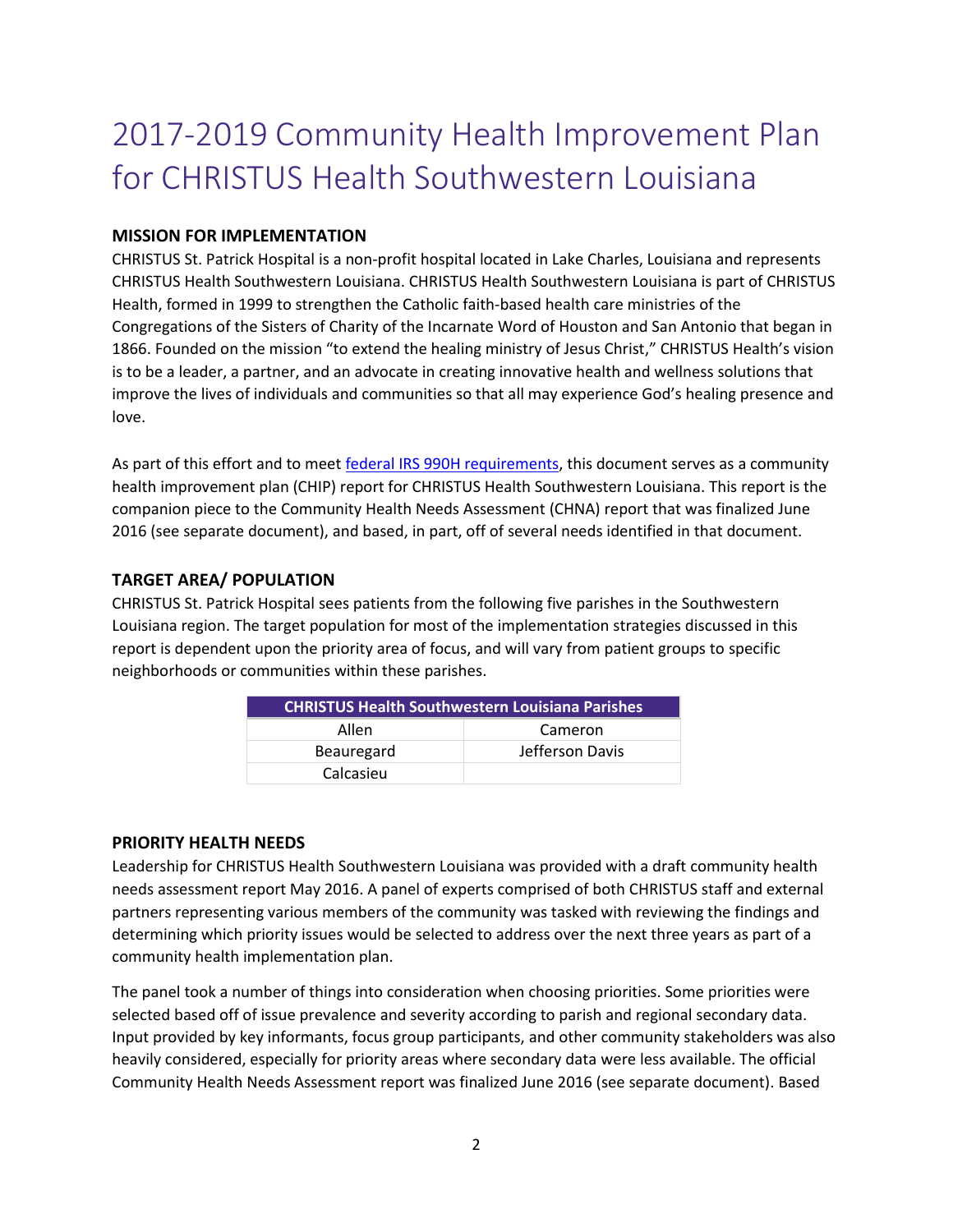on the process described above, the priority health needs selected by CHRISTUS Health Southwestern Louisiana are:

- 1. Cancer (specifically colorectal, lung, breast and prostate cancer)
- 2. Mental Health
- 3. Access to Care/ Lack of coordination of care
- 4. Affordable Housing
- 5. Human Trafficking
- 6. Immigration
- 7. Chronic Disease Management (includes heart disease, obesity and diabetes)

# **SELECTED IMPLEMENTATION STRATEGY**

The following implementation strategies outline actions CHRISTUS Health Southwestern Louisiana will take over the next three years to address the seven priority health needs listed above.

#### *CANCER PRIORITY STRATEGY*

Assess and enhance existing oncological services and screening activities to reduce cancer morbidity and mortality rates in the Southwestern Louisiana region.

| <b>Major Action(s)</b>                                                                                | <b>Sub-actions</b>                                                                                                                                                                                                                                                                                |
|-------------------------------------------------------------------------------------------------------|---------------------------------------------------------------------------------------------------------------------------------------------------------------------------------------------------------------------------------------------------------------------------------------------------|
| <b>Provide oncological</b><br>services and supports to<br>improve patient outcomes                    | Review and assess current oncological services provided to<br>1.<br>determine possible changes required or gaps in service.                                                                                                                                                                       |
|                                                                                                       | Anticipated Outcome: Ensuring appropriate and effective oncological<br>services are provided to patients can improve patient outcomes and<br>cancer survival rates. Enhance oncological services (education,<br>screening and support) to reduce cancer morbidity and mortality rates<br>in SWLA. |
|                                                                                                       | 2. Provide nurse navigation and support groups to oncological<br>patients.                                                                                                                                                                                                                        |
|                                                                                                       | Anticipated Outcome: Through the use of multi-disciplinary weekly<br>huddles, the navigated cancer population will identify barriers to care<br>that will be addressed.                                                                                                                           |
|                                                                                                       | 3. When appropriate, connect oncological patients to appropriate<br>research trials.                                                                                                                                                                                                              |
|                                                                                                       | Anticipated Outcome: Continually offer opportunities to participate in<br>research trials that will be evidenced by scorecard.                                                                                                                                                                    |
| Develop partnerships with<br>other organizations to<br>improve access to<br>oncological screening and | Work specifically with the American Cancer Society, clinicians, and<br>1.<br>programs supported by the Louisiana Smoking Cessation Trust to<br>advance smoking cessation efforts in the community.                                                                                                |
| prevention education                                                                                  | Anticipated Outcome: Increasing access to smoking cessation services<br>may reduce the risk of cancer incidence for smokers who successfully                                                                                                                                                      |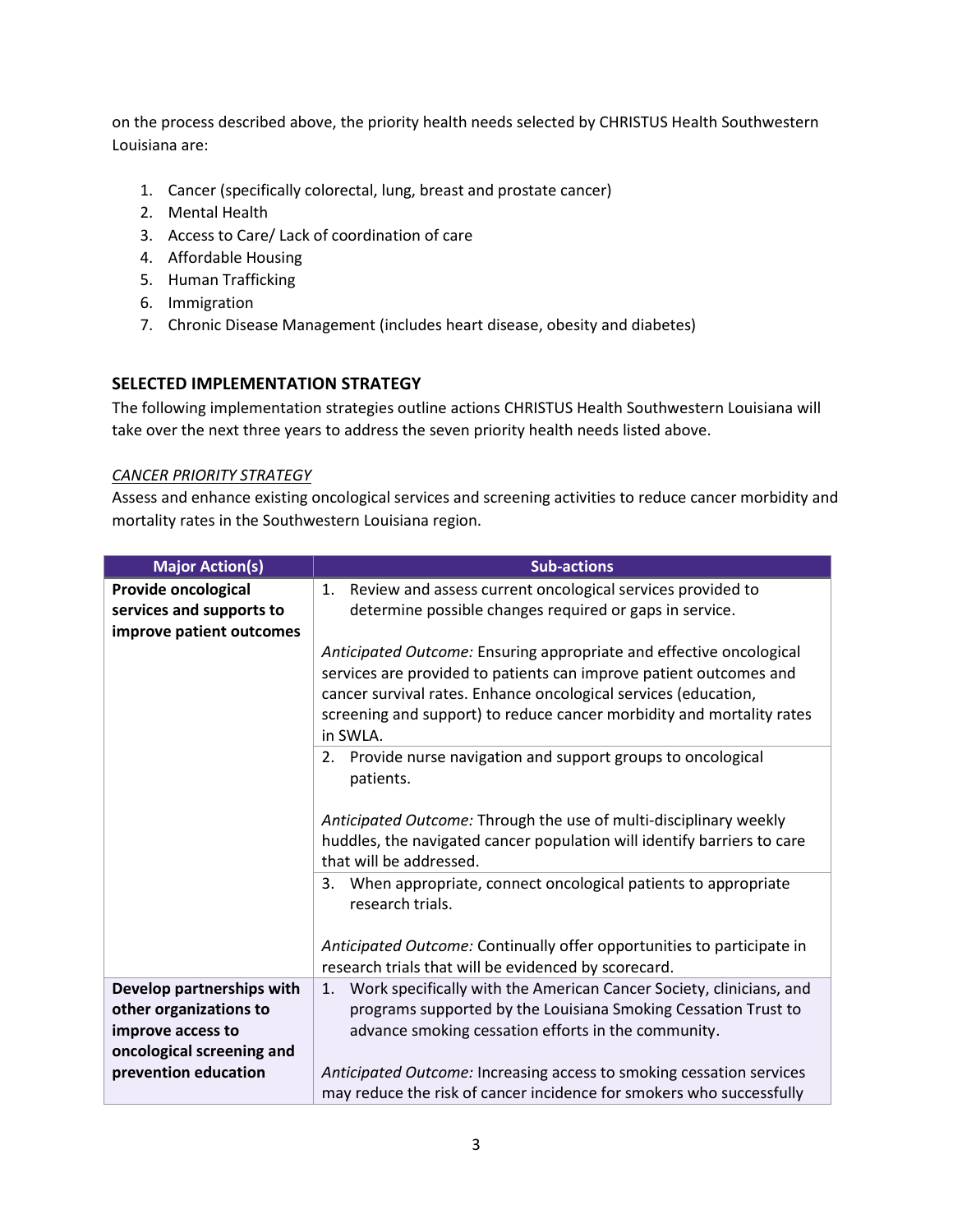| will quit.                                                                                                                                                                                                                                                                                                                        |
|-----------------------------------------------------------------------------------------------------------------------------------------------------------------------------------------------------------------------------------------------------------------------------------------------------------------------------------|
| 2. Connect with area businesses and local churches to provide cancer<br>screenings and prevention education materials to a larger<br>audiences.                                                                                                                                                                                   |
| Anticipated Outcome: Increased access to screening and prevention<br>materials improves the likelihood that any pre-cancerous symptoms are<br>noted and treated in advance. Will build a stronger partnership with<br>ACS to address Cancer education and screening (participation with<br>Cancer Outreach & Educational events). |

#### *MENTAL HEALTH PRIORITY STRATEGY*

Explore partnerships and strategies to improve the accessibility of mental health services and resources to reduce poor mental health outcomes for populations at risk.

| <b>Major Action(s)</b>    | <b>Sub-actions</b>                                                                                                                         |
|---------------------------|--------------------------------------------------------------------------------------------------------------------------------------------|
| Develop partnerships with | Partner with nonprofits to raise awareness/outreach and offer<br>1.                                                                        |
| other organizations to    | referrals or assistance.                                                                                                                   |
| improve access to mental  |                                                                                                                                            |
| health services in        | Anticipated Outcome: Improved communication among community                                                                                |
| community                 | institutions about the need to better connect families to available<br>mental health services which can facilitate better access for these |
|                           | families.                                                                                                                                  |
|                           | 2. Explore technology to reach an outpatient population to address                                                                         |
|                           | inability to access resources.                                                                                                             |
|                           |                                                                                                                                            |
|                           | Anticipated Outcome: Interactive technology can assist participants                                                                        |
|                           | with how to best navigate the mental health system and get the care<br>they need.                                                          |
|                           | Explore ways to bring together a roundtable or task force on mental<br>3.<br>health.                                                       |
|                           | Anticipated Outcome: In 2013, Mental Health America, a community                                                                           |
|                           | based non-profit organization on mental health ranked Louisiana 43rd                                                                       |
|                           | (out of 50) in US for high prevalence of mental illness (lower ranking =                                                                   |
|                           | higher prevalence). Mental health and suicidal thoughts are influenced                                                                     |
|                           | by biological and environmental factors. Environmental factors such as                                                                     |
|                           | stress, poverty, homelessness, and exposure to interpersonal and                                                                           |
|                           | community violence are linked to increased rates of mental health.                                                                         |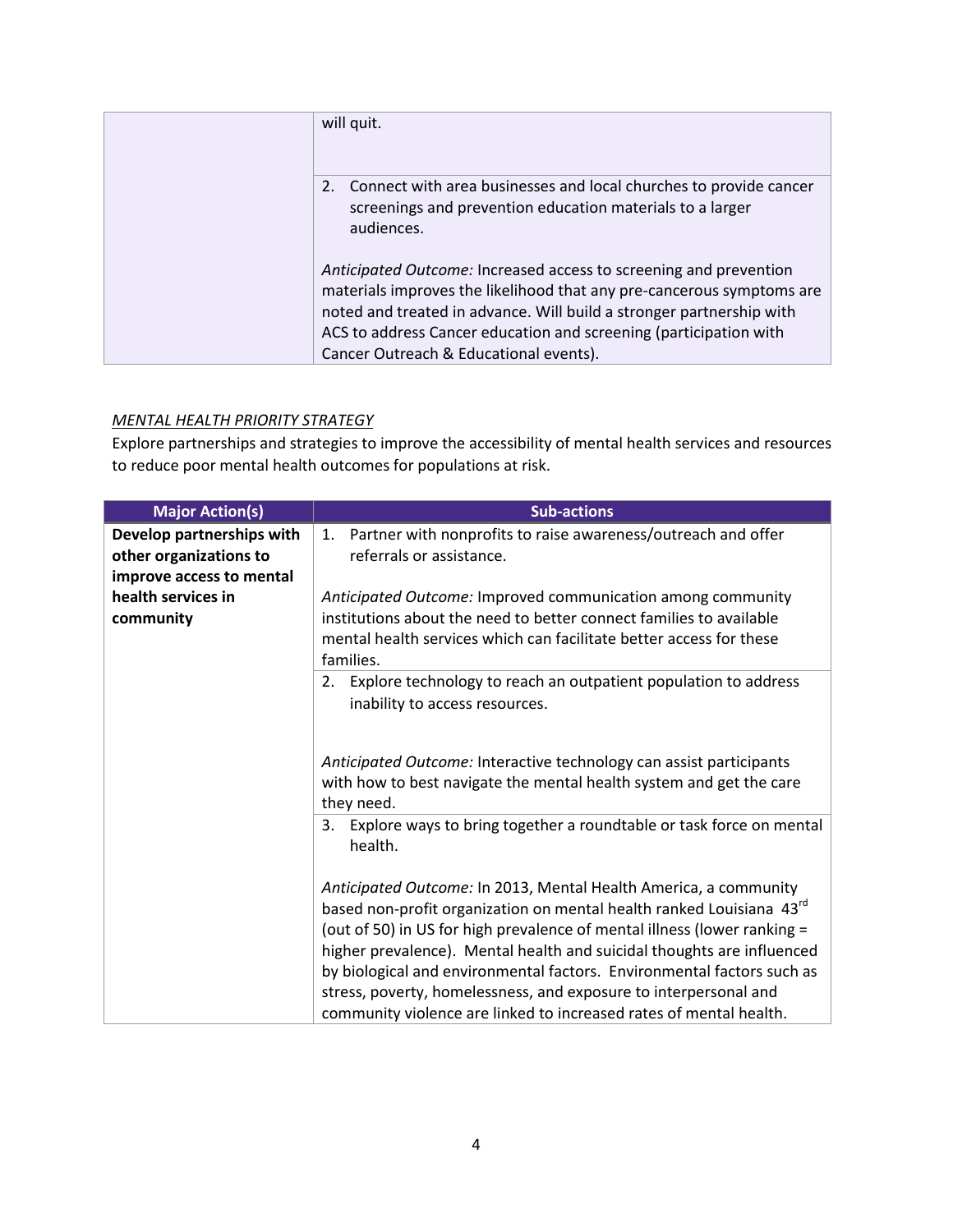| <b>Continue to provide</b><br>mental health services<br>within CHRISTUS- | 1. Offer bullying/peer pressure/suicide prevention education,<br>services, and/or referrals to SBHC patients.                                                     |
|--------------------------------------------------------------------------|-------------------------------------------------------------------------------------------------------------------------------------------------------------------|
| sponsored SBHCs                                                          | Anticipated Outcome: Children who are able to access mental health<br>services at their SBHC will report and experience better overall mental<br>health outcomes. |

# *ACCESS TO CARE / LACK OF COORDINATION OF CARE PRIORITY STRATEGY*

Improve access to care through effective coordination of the providers, resources, and initiatives linking populations in Southwestern Louisiana to critical health services, medications, and prevention education.

| <b>Major Actions</b>               | <b>Sub-actions</b>                                                       |
|------------------------------------|--------------------------------------------------------------------------|
| <b>Explore establishing a</b>      | Explore possibility of building a bigger network of primary care<br>1.   |
| system of community                | providers.                                                               |
| organizations or agencies          | Explore Dispensary of Hope and Medical Assistant Program.<br>2.          |
| that can assist with               | Explore relationships with other organizations to provide<br>3.          |
| improving access to care           | prevention services.                                                     |
| or providing other health          |                                                                          |
| services at a reduced cost         | Anticipated Outcome: Establishing a system of local agencies and clinics |
|                                    | in the area to partner and provide much needed health care services      |
|                                    | will improve coordination of care and health care access.                |
| <b>Facilitate opportunities to</b> | Provide health screenings and/or prevention education information<br>1.  |
| distribute health                  | at area health fairs.                                                    |
| information/ prevention            |                                                                          |
| materials to larger                |                                                                          |
| audiences                          |                                                                          |
|                                    | Anticipated Outcome: Participate in 3 health fairs that will provide     |
|                                    | education and/or screening to citizens of SWLA. At least 2 health fairs  |
|                                    | will target the disadvantaged.                                           |
| Achieve a 10% reduction in         | Specific actions to be taken will be determined in consultation with     |
| <b>ED visits for the</b>           | Heath, Equity, Diversity and Inclusion leadership at the CHRISTUS        |
| economically                       | Health system level.                                                     |
| disadvantaged by                   |                                                                          |
| improving access to                | Anticipated Outcome:                                                     |
| appropriate care                   | Document the number of persons who receive appropriate care in the       |
| alternatives.                      | appropriate setting as a percentage that contributes toward the goal of  |
|                                    | a 10% reduction in the inappropriate visits to the ED by the             |
|                                    | economically disadvantaged.                                              |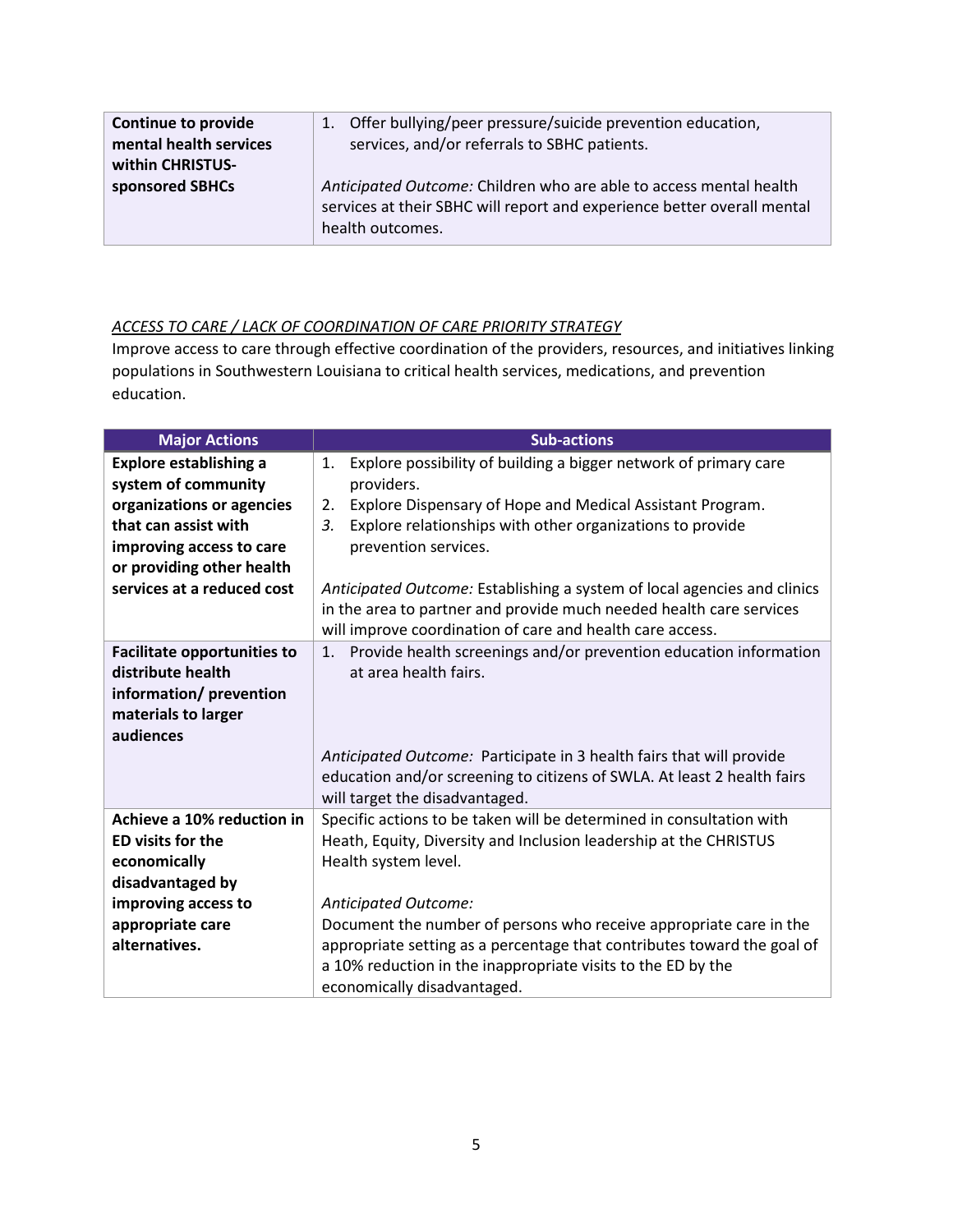# *AFFORDABLE HOUSING PRIORITY STRATEGY*

Explore opportunities to contribute to regional strategies to ensure affordable housing options are offered within the growing Southwestern Louisiana region.

| <b>Major Actions</b>        | <b>Sub-actions</b>                                                                |
|-----------------------------|-----------------------------------------------------------------------------------|
| Develop partnerships with   | Participate on coalitions related to this issue<br>1.                             |
| government, businesses,     | Meet with the City and others to explore ways to partner<br>2.                    |
| and other sectors to        |                                                                                   |
| determine what role         | Anticipated Outcome: Aligning with other sectors who view housing as              |
| <b>CHRISTUS can play to</b> | a priority will help CHRISTUS establish the best means to apply time              |
| address housing in the SW   | and/or resources to address the issue of poor or inadequate housing in            |
| LA region                   | the larger community                                                              |
| When appropriate, serve     | Provide information on how unsafe or poor housing is connected to<br>1.           |
| as an advocate for safe,    | poor health outcomes                                                              |
| affordable housing          |                                                                                   |
|                             | Anticipated Outcome: With its expertise on health, CHRISTUS                       |
|                             | Southwestern Louisiana can serve as a key partner to housing                      |
|                             | advocates by providing critical information on how poor housing is                |
|                             | connected to poor health outcomes-thus making others and the                      |
|                             | general public more aware of the importance of this priority area.                |
|                             | Note: In 2013, Mental Health America, a community based non-profit                |
|                             | organization on mental health ranked Louisiana 43 <sup>rd</sup> (out of 50) in US |
|                             | for high prevalence of mental illness (lower ranking = higher                     |
|                             | prevalence). Mental health and suicidal thoughts are influenced by                |
|                             | biological and environmental factors. Environmental factors such as               |
|                             | stress, poverty, homelessness, and exposure to interpersonal and                  |
|                             | community violence are linked to increased rates of mental health.                |

# *HUMAN TRAFFICKING PRIORITY STRATEGY*

Educate and inform the larger community on the impact/ threat of human trafficking to regional stability and population health and well-being.

| <b>Major Actions</b>     | <b>Sub-actions</b>                                                                                                                                                                         |
|--------------------------|--------------------------------------------------------------------------------------------------------------------------------------------------------------------------------------------|
| Increase awareness among | Join a local coalition on human trafficking.<br>1.                                                                                                                                         |
| clinicians, schools, and | Share information with clinicians and others about human                                                                                                                                   |
| others on the issue of   | trafficking and how it impacts the Southwestern Louisiana region.                                                                                                                          |
| human trafficking        | Possibly develop training for clinicians on how to detect the signs of<br>3.<br>human trafficking.                                                                                         |
|                          | Anticipated Outcome: With its expertise on health, CHRISTUS<br>Southwestern Louisiana can serve as a key partner to educating the<br>wider public on the importance of this priority area. |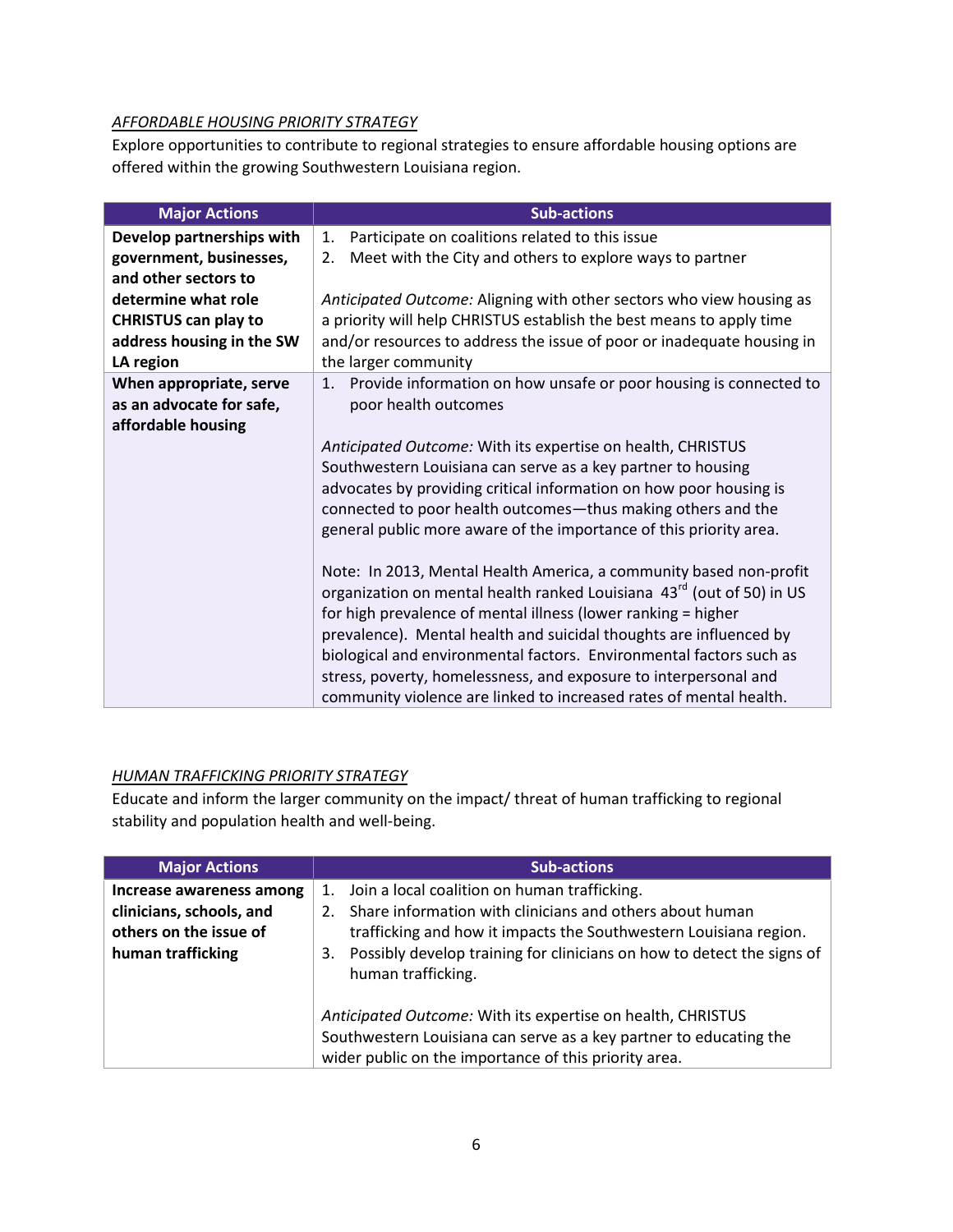#### *IMMIGRATION PRIORITY STRATEGY*

Explore opportunities to contribute to regional strategies to best prepare Southwestern Louisiana for continued influx of immigrants to the region.

| Major Actions              | <b>Sub-actions</b>                                                       |
|----------------------------|--------------------------------------------------------------------------|
| Develop partnerships with  | Search out data to fully assess the issue (# of undocumented).<br>1.     |
| government and other       | Meet with the City, the Diocese, and others to explore ways to           |
| sectors to determine what  | partner.                                                                 |
| role CHRISTUS can play to  | 3. Provide a basic medical terminology in Spanish course to staff &      |
| address immigration in the | providers.                                                               |
| SW LA region               |                                                                          |
|                            | Anticipated Outcome: Aligning with other sectors who view                |
|                            | immigration as a priority will help CHRISTUS establish the best means to |
|                            | apply time and/or resources to establish better services for the         |
|                            | increasing immigrant population in the Southwestern Louisiana region.    |

# *CHRONIC DISEASE MANAGEMENT PRIORITY STRATEGY*

Improve the accessibility of chronic disease management and prevention tools and resources to reduce poor health outcomes and the burden of disease for populations at risk.

| <b>Major Actions</b>            | <b>Sub-actions</b>                                                      |
|---------------------------------|-------------------------------------------------------------------------|
| <b>Explore opportunities to</b> | Strengthen affiliations with local disease advocacy associations.<br>1. |
| enhance or expand chronic       | Provide nurse navigators/ care coordinators to patients whenever<br>2.  |
| disease management and          | possible.                                                               |
| prevention education and        | Work with schools to implement chronic disease prevention<br>3.         |
| initiatives                     | activities for youth.                                                   |
|                                 |                                                                         |
|                                 | Anticipated Outcome: Implementing tactics that help people avoid or     |
|                                 | manage chronic disease can assist in the reducing poor health           |
|                                 | outcomes and the burden of disease for populations at risk.             |
| <b>Maximize ways to provide</b> | 1. Educate and encourage practitioners to prescribe affordable meds.    |
| affordable medication           |                                                                         |
| options to prevent or           | Anticipated Outcomes: Providing much needed medications at a            |
| manage chronic conditions       | reduced/reasonable cost can increase access for those who may not be    |
|                                 | able to afford these medicines otherwise - Dispensary of Hope           |